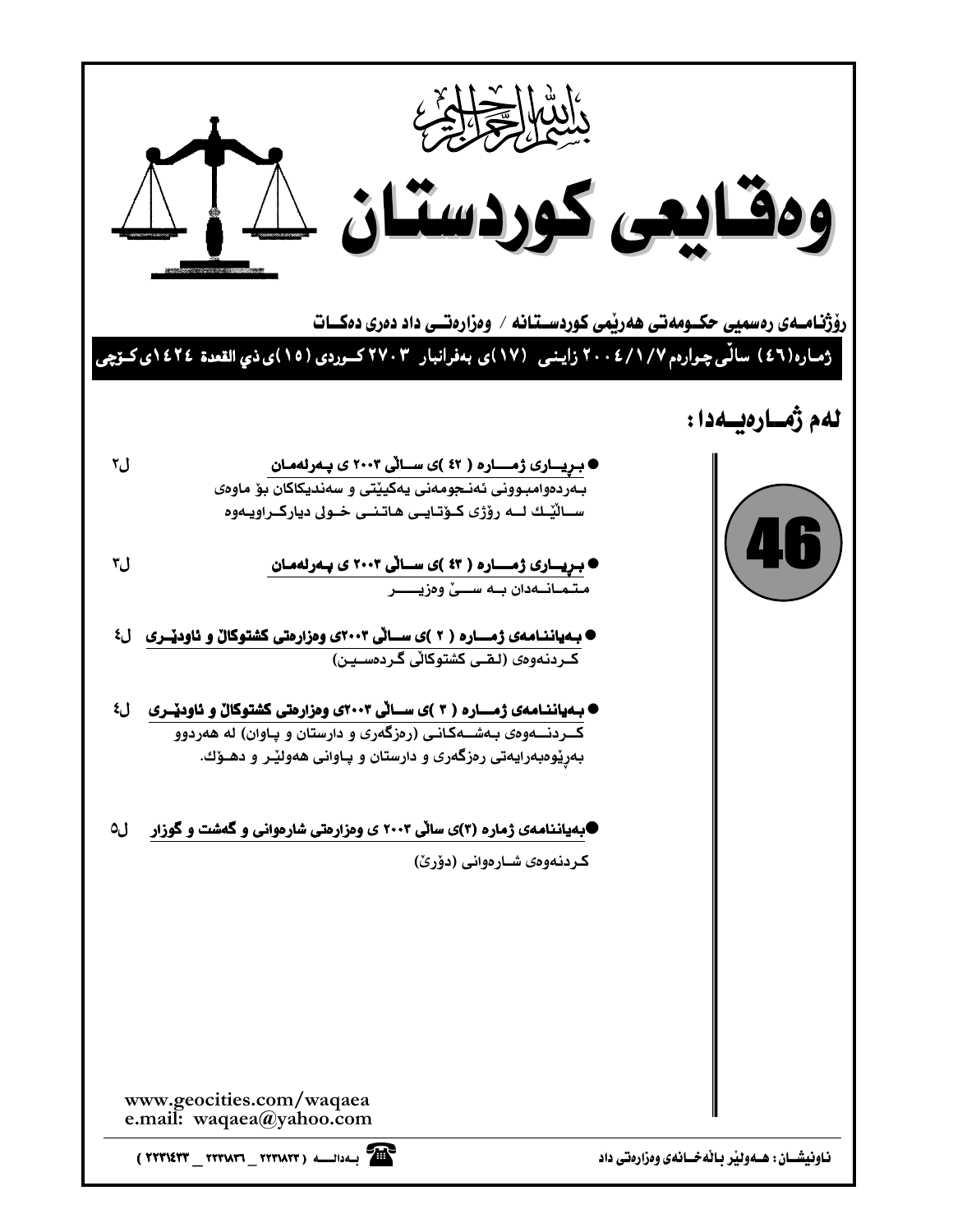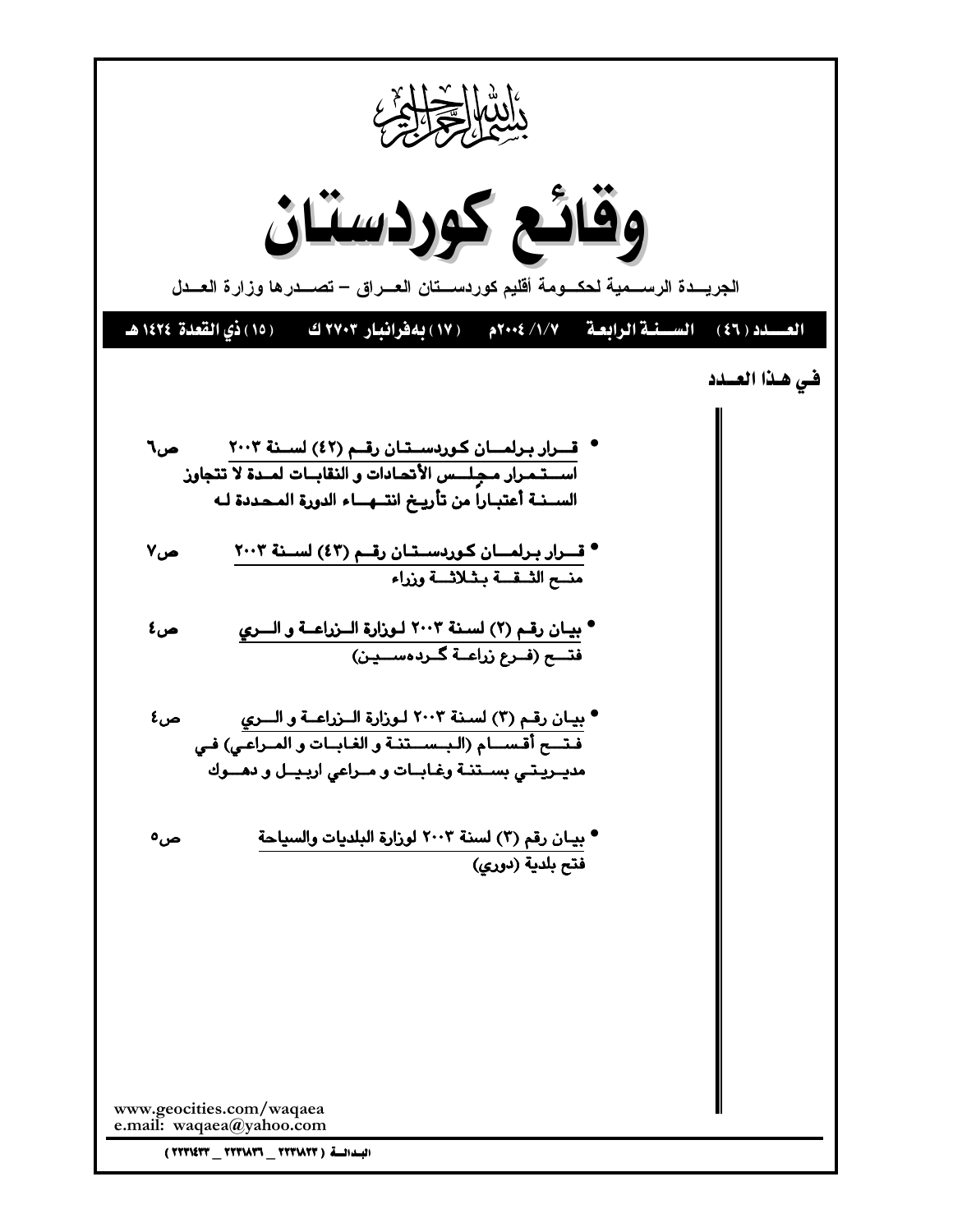ياسا

بهذاوي خواي به خشندهو ميهرهبان بەناوي گەلەوە ئه نجومهنی نیشتمانیی کوردستانی- عیراق ژمارەى بريــار:٤٢ رۆژى بريــار: ٢٠٠٣/١٠/٢٥

" بىرپسار "

پشت به حوکمهکانی برگه (۱)ی ماددهی (۵٦) له باسای ژماره (۱)ی ههموارکراوی سالی (۱۹۹۲) و، لەسەر داوای ژمارەی ياسايى لە ئەندامانى ئەنجومـەنى نيـشتمانيى كوردسـتانى عیّراق، ئەنجومەن لە دانیشتنی رۆژی (٢٥/١٠//٢٠٠٣)پدا ئەم بریارەی خوارەوەی دا: **يەكــەم**: ئەنجومەنى ھەر پەكێتپپەك يان ھەر سەندىكايەكى پيشەيى كـە بـەيێى ياسـايەكى تايبەت دامەزرابىّ ، بۆ ماوەيەك بەردەوام دەبێت لە سـالٚێك نـەترازىّ كـە لـە رۆژى كۆتـايى ماتنی خولی دیارکراوی خۆیەوه دەست یێدەکات. دوومم: مەر دەقىّ يێچەوانەي حوكمەكانى ئەم بريارە بێت ناخرێتە بەركار. **ســێيــهم**: پێویسته لهسهر ئهنجومهنی وهزیران حوکمهکانی ئهم بریاره بخاته بهرکار. چوارهم: ئـهم بريـاره لـه رۆژى دەرھێنانييـهوه دەخرێتـه بـهركارو لـه رۆژنامـهى (وەقـايعى کوردستان)دا بلاودهکریتهوه٠

د.كمــال عبدالكــريم فــؤاد ســهروکی ئه نجــومهنی نیشتمانیی کوردستانی ــ عیـْـراق

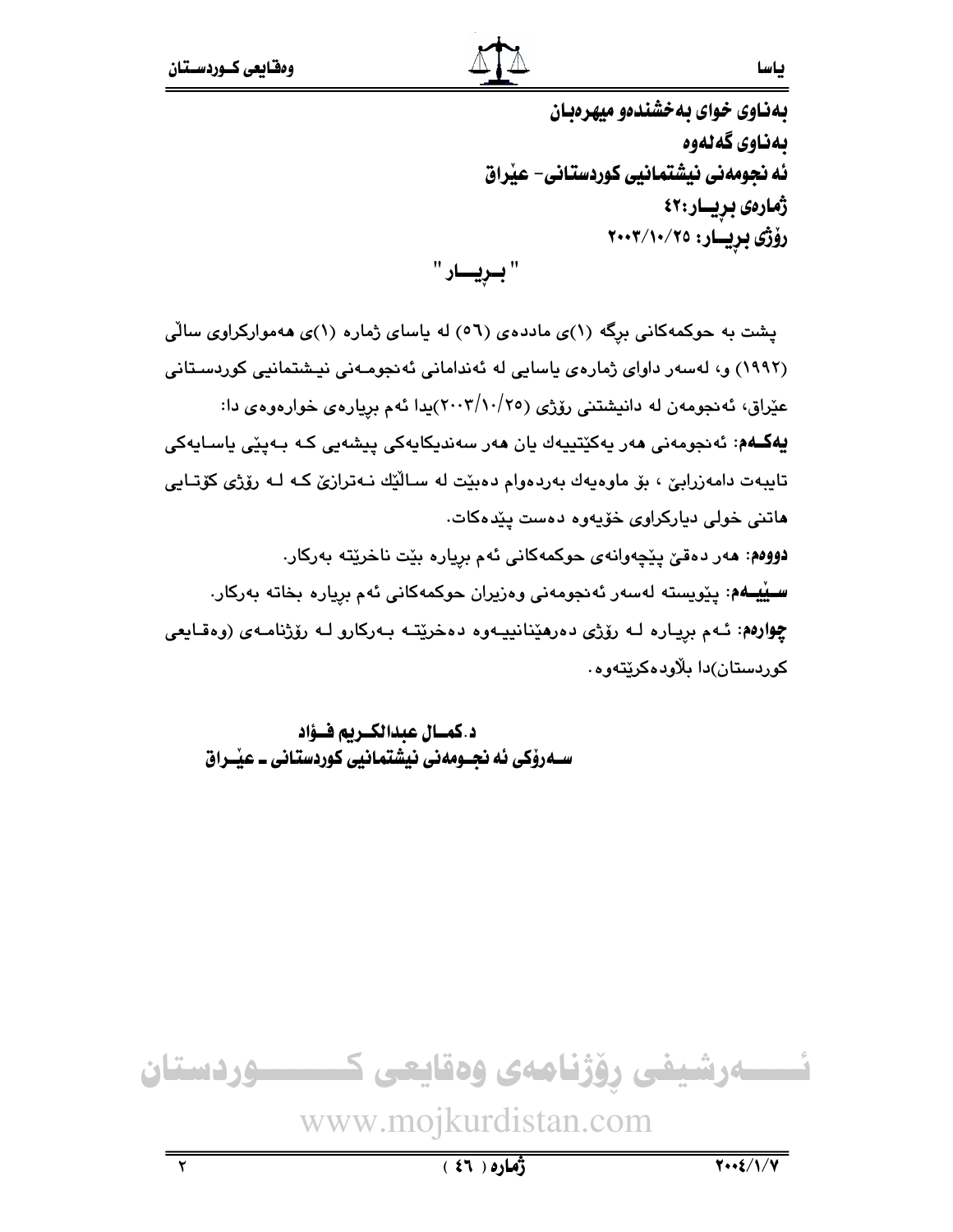ياسا

بهناوي خواي بهخشندهو ميهرهبان بــەنــاوى گــەنــــەوە ئه نجومەنى نيشتمانيى كوردستانى- عيْــراق ژمارەى بريــار:٤٣ رۆژى بريسار: ۲۰۰۳/۱۲/۷

" بـريـــار "

یشت به حوکمهکانی بریاری ژماره (٢٤)ی رۆژی (٦/١١/٦)ی)ی ئه نجومـهنی نیـشتمانیی کوردستانی عیّراق، ئەنجومەن لـه دانیشتنی ژماره (۳۹)ی (خـولی گواسـتنەوه)ی خوّیـدا رۆژى (٢٠٠٣/١٢/٧) ئەم بېيارەي خوارەوەي دا:

یهکهم: متمانهدان بهمانهی که ناویان لـه خـوارهوه توّمـار کـراوه، بـوّ یرکردنـهوهی ئـهو يلەويايانەي بەرامبەر ناوەكانيان دياريكراوە:

- ١) عثمان حاجي محمود محمد وهزيري ناوخۆ ئيدارەي سلێماني
- وەزىرى كاروپارى يېشمەرگە ئىدارەي سليمانى ۲) فەوشىروان فۇاد مەسىتى
- وەزيرى كشتوكالْ وئاودێرى<sup>—</sup> ئېدارەي سلێمانى ٣) شەمالٌ عبدالوفا احمد

دوومم: ئهم برياره له رۆژى دەرمينانيـهوه دەخريتـه بـهركارو لـه (وەقـايعى كوردسـتان)دا بلاو دەكرێتەوە.

> د. رۆژ نسورى شـاوەيسى سـهروکي ئه نحـومهني کـوردسـتاني ـ عيْـراق

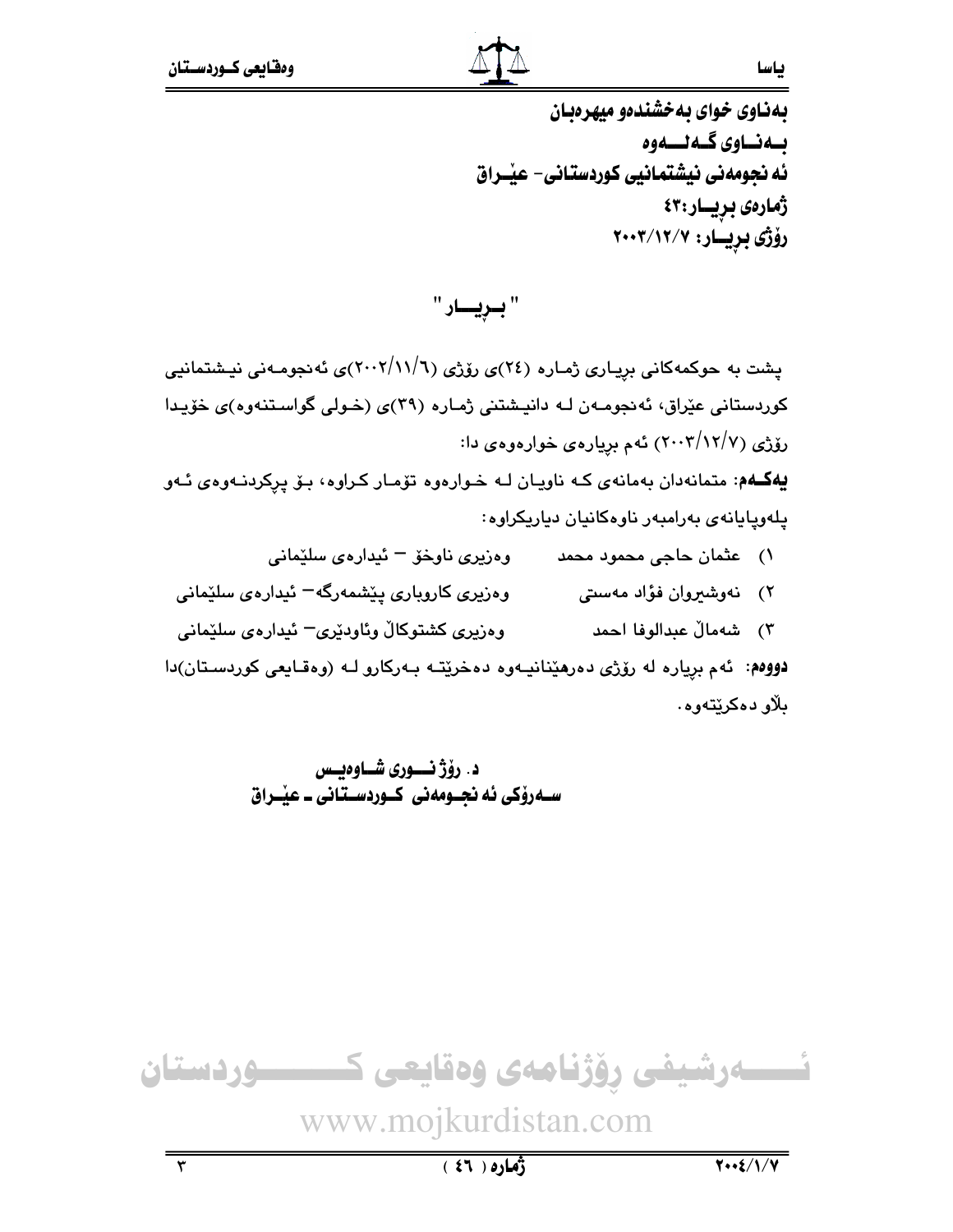ياسا

ومزارمتي كـشـتوكــالْ و ئـاودێــــرى بەرپوەبەرايىەتى گشىتى ديـــوان بەريوەبىمرايىەتى كارگيىرى و خۆيىەتى ميْتَژوو : ٢٠٠٣/١١/١٩

ىسەيسسان ژەسسارە ( ۲ )

یالْیشت بـه برگـهی /۲ لـه مـادده ۲ لـه یاسـای ژمـاره / ۱۰ی سـالّی/۲۰۰۰ (یاسـای یهکـهم ههموارکردنی یاسای وهزارهتمان ژماره/ ۱۰ی سالّی / ۱۹۹۲). بريارماندا بەكردنەوەي (لقى كشتوكالّى گـردەسـيــن) لـە ناحيــەي (گـردەسـيــن)ى سـەر بـە ياريّــزگاى دهــۆك له رۆژى دەرچوونى ئەو فەرمانە.

> ومزيــــري كشـــتوكـالْ و ئـاودێــري

> > ومزارهتي كـشـتوكــالٌ و ئـاودنــــري بەرپوەبەرايىەتى گشىتى ديـــوان بەريوەبىەرايىەتى كارگيىرى و خۆيىەتى ملّتُوو: ٢٠٠٢/١٢/٤

بهيسان ژمساره ( ۳ )

یالیشت بـه برگـهى /۲ لـه مـادده ۲ لـه یاسـاى ژمـاره / ۱۰ى سـالّى/۲۰۰۰ (یاسـاى یهكـهم ههموارکردنی باسای وهزارهتمان ژماره/ ۱۰ی سالّی / ۱۹۹۲). بریارماندا بهکردنهوهی ئهو (۳) سیّ بهشهی که له خوارهوه دیارمان کردوون له ههردوو بەرپوەبەرايەتى رەزگەرى و دارستان و پــاوانى ھــەولێر و دھـۆك / كــە ســەر بــە بەرێوەبەرايــەتى گشتی رهزگهری و دارستان و پاوانه له رۆژی دهرچوونی ئهو فهرمانه.. ىەشەكان: بــەشــــى رەزگــەرى بەشى دارســتـان بــهشــــى يـــاوان وهزيــــري كشــــتوكـالْ و ئـاوديْــري نسسمرشیفی رؤژنامهی وهقایعی ک ـــــودستان www.mojkurdistan.com

 $\overline{\epsilon}$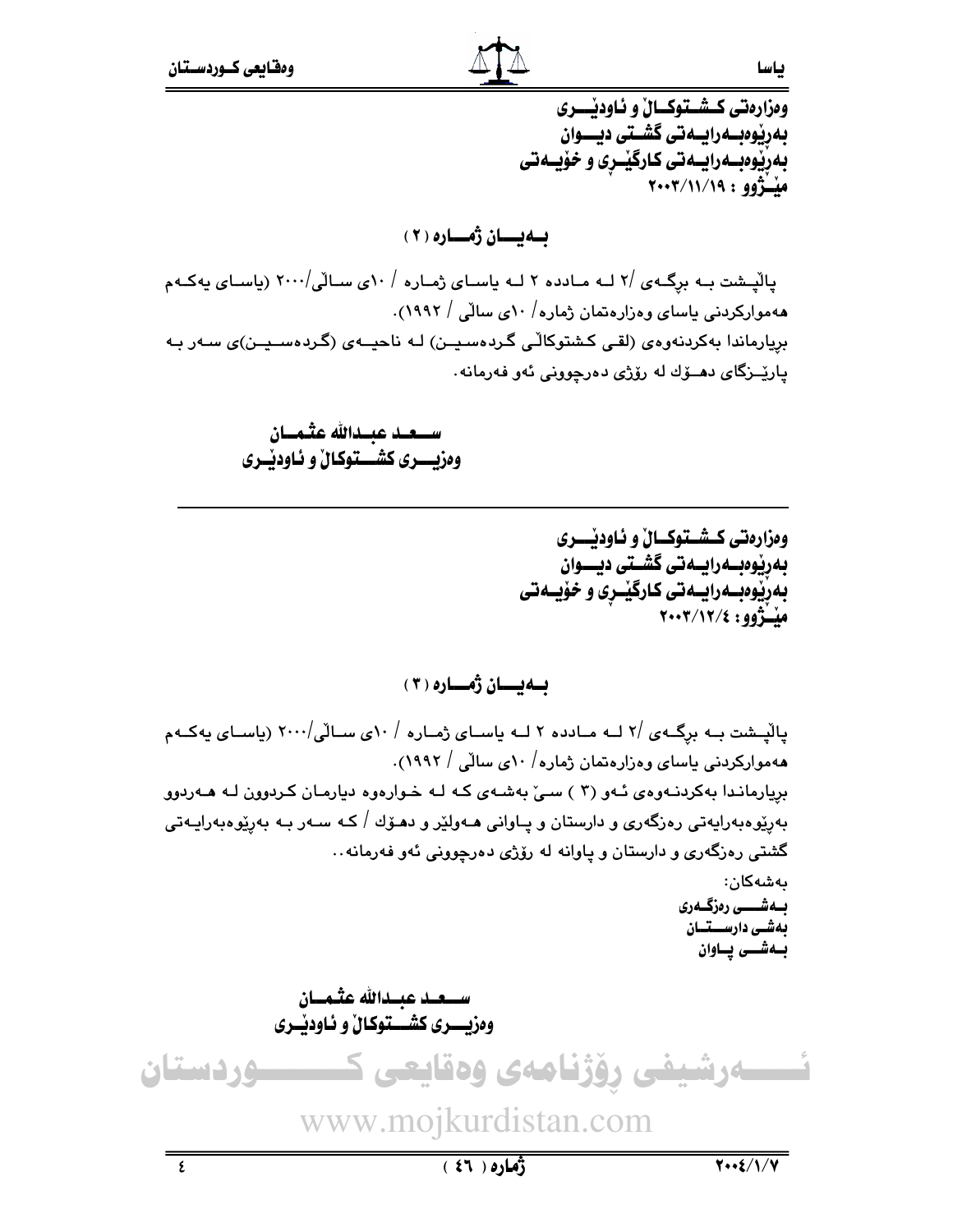ومزارهتي شارهواني و گهشت و گوزار فەرمانگەي ياسايى ميْــژوو: ٢٠٠٣/١٢/٣

# بهيان ژماره (٢)

لەبەركۆتايى ھاتنى ماوەي ياسايى ئەو ئاگاداريەي كە لە رۆژنامەي (خەبات) بلاوكرابىووەوە لـە ژماره (۱۲۸۷) له (۲۰۰۳/۱۱/٥) وهلهبهرنهبوونی هیچ سکالایهك یان رهخنهبهك لـه هـیچ لایـهنێك لهماوهي پاسايي که (۳۰) سي رۆژه دواي بلاوکردنهوهي ئاگاداري سهرهوه بـهيێي مـاددهي (٦) شەشەم لە ياساي بەرێوەبردنى شارەوانيەكان ژمارە (٦) سـالْي (١٩٩٣)ى ھـەمواركراو و بـەيێى ئەو دەسەلاتەي كە يێمان دراوە لەمادەي (٧) حەوتەم لەياساي سەرەوە بريارماندا بە:

- ۱) کردنهوهی شارهوانی (دۆریؒ) له ناحیهی بارزان که سـهر بـه پارێزگـای هـهولێره و بـه پلـهی ڇوارهم.
	- ٢) ئه م بهيانه جێبهجيّ دهكريّت له رۆژي بلاوكردنهوهي له رۆژنامهي (وهقايعي كوردستان).

عبدالهيمن بارزانى وهزیری شارهوانی و گهشت و گوزار/بهوهکالهت

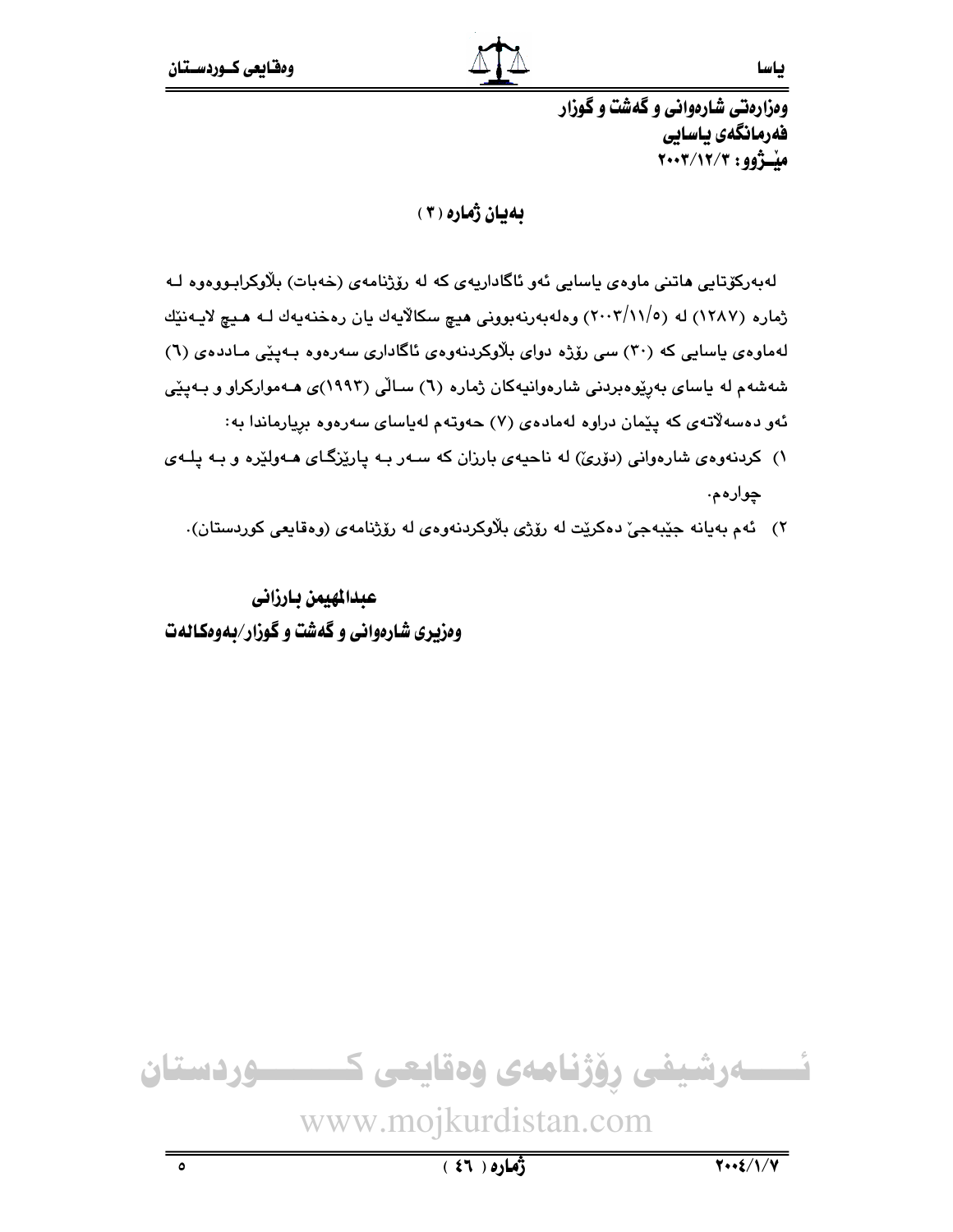بسم الله الرحمن الرحيم باسم الشعب .<br>الجلس الوطني لكوردستان - العـراق رفسم القسرار:٤٢ تاريخ القرار: ٢٠٠٣/١٠/٢٥

" قسرار "

استنادا لأحكام الفقرة (١) من المادة السادسة والخمسين من القانون رقم (١) لسنة ١٩٩٢ المعدل وبناءاً على ما عرضه العدد القانوني من اعضاء المجلس الوطني لكوردستان العراق، قرر المجلس بجلسته المنعقدة بتاريخ ٢٠٠٣/١٠/٢٥ اصدار القــرار الآتي: اولا: يستمر مجلس كل اتحاد أو نقابة مهنية أسس بموجب قـانون خـاص لمـدة لا تتجـاوز الـسنة اعتباراً من تأريخ انتهاء الدورة المحددة له . **ثـانيـاً**: لا يعمل بأى نص يتعارض وأحكام هذا القرار. **ثَـالثَـ**اً: على مجلس الوزراء تنفيذ احكام **م**ذا القرار. را**بعـ**اً: ينفذ هذا القرار اعتباراً من تأريخ صدوره وينشر في جريدة وقائع كوردستان.

د. كمال عبدالكبرييم فيؤاد رئيس المجلس الوطني لكسوردسـتـان - العــراق